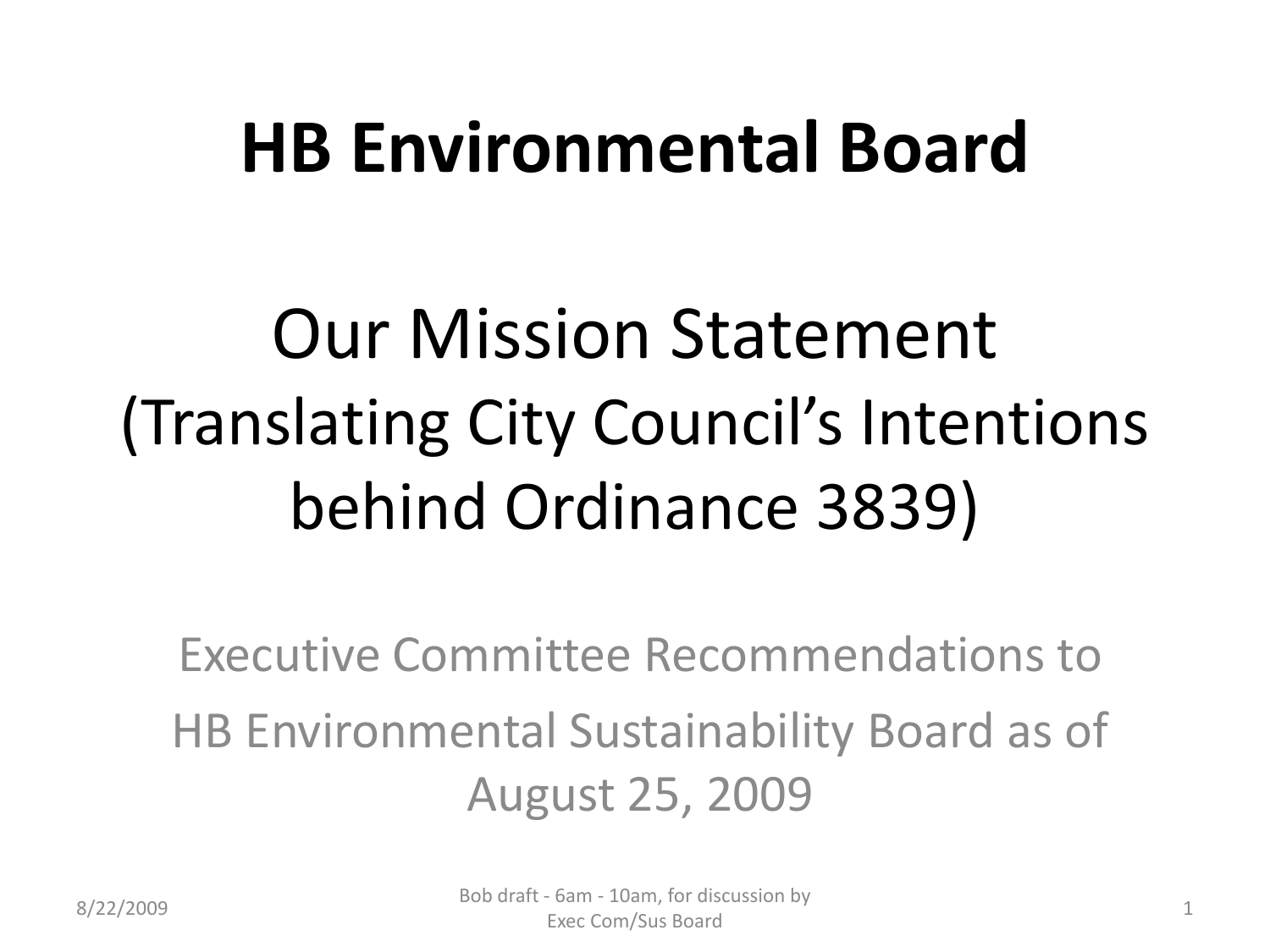## **Vision**

• The Council's Strategic Vision Statement was adopted August 21st, 2006



Exec Com/Sus Board

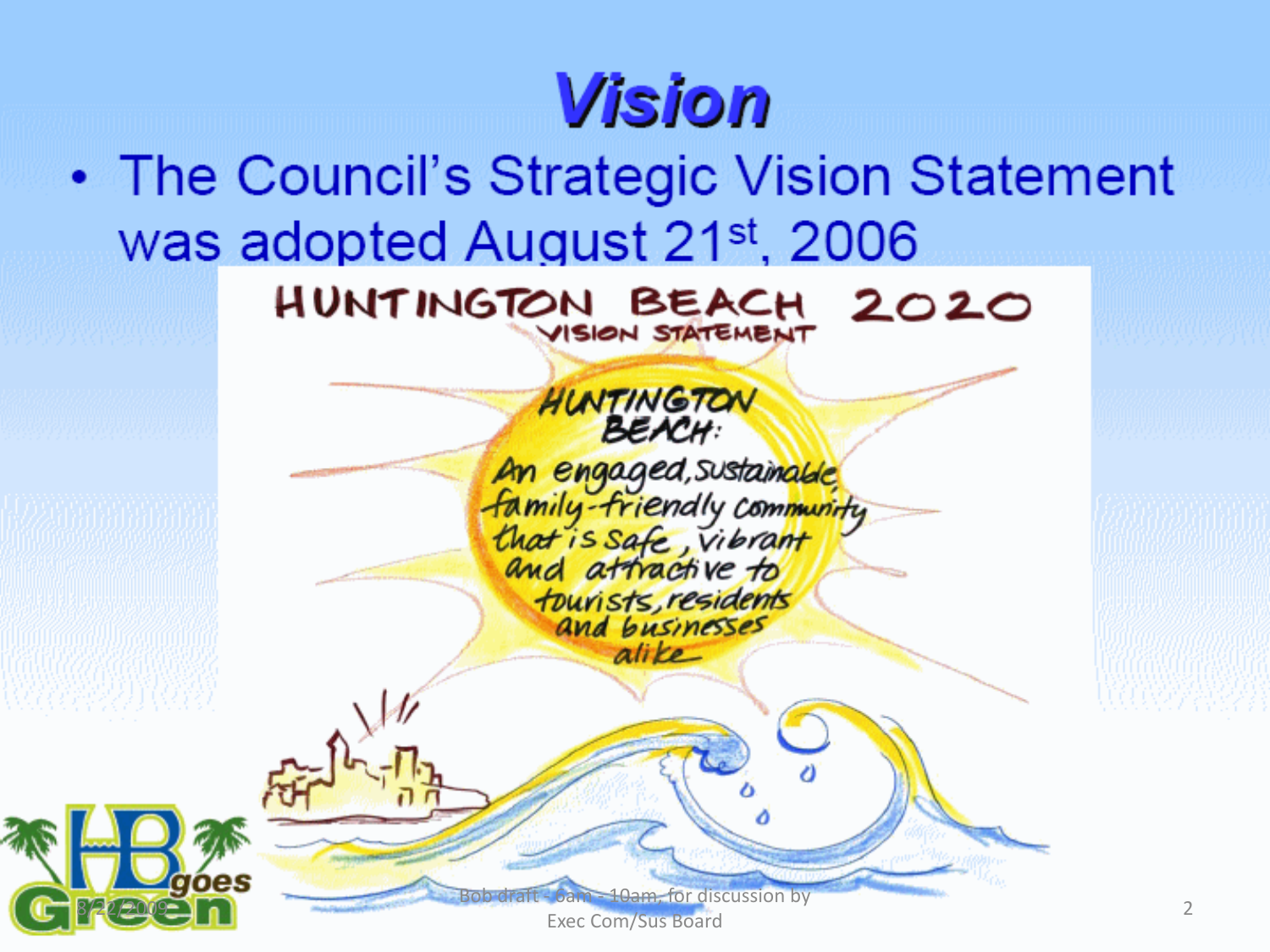**Big & Bold Sustainability** • HB's Sustainability Plan will incorporate - Economic Development **Water & Energy Conservation** -- Materials (Renewable/Recycled Products) Mobility & Access-Rail, Trolleys, Bikes, Electric Vehicles (e.g. Golf Cart Access on Streets) Open Space - Preserve School Sites/Fields - Community Engagement & Education – Fun - Educate, Motivate, "dictate", but make it FLIN too!

1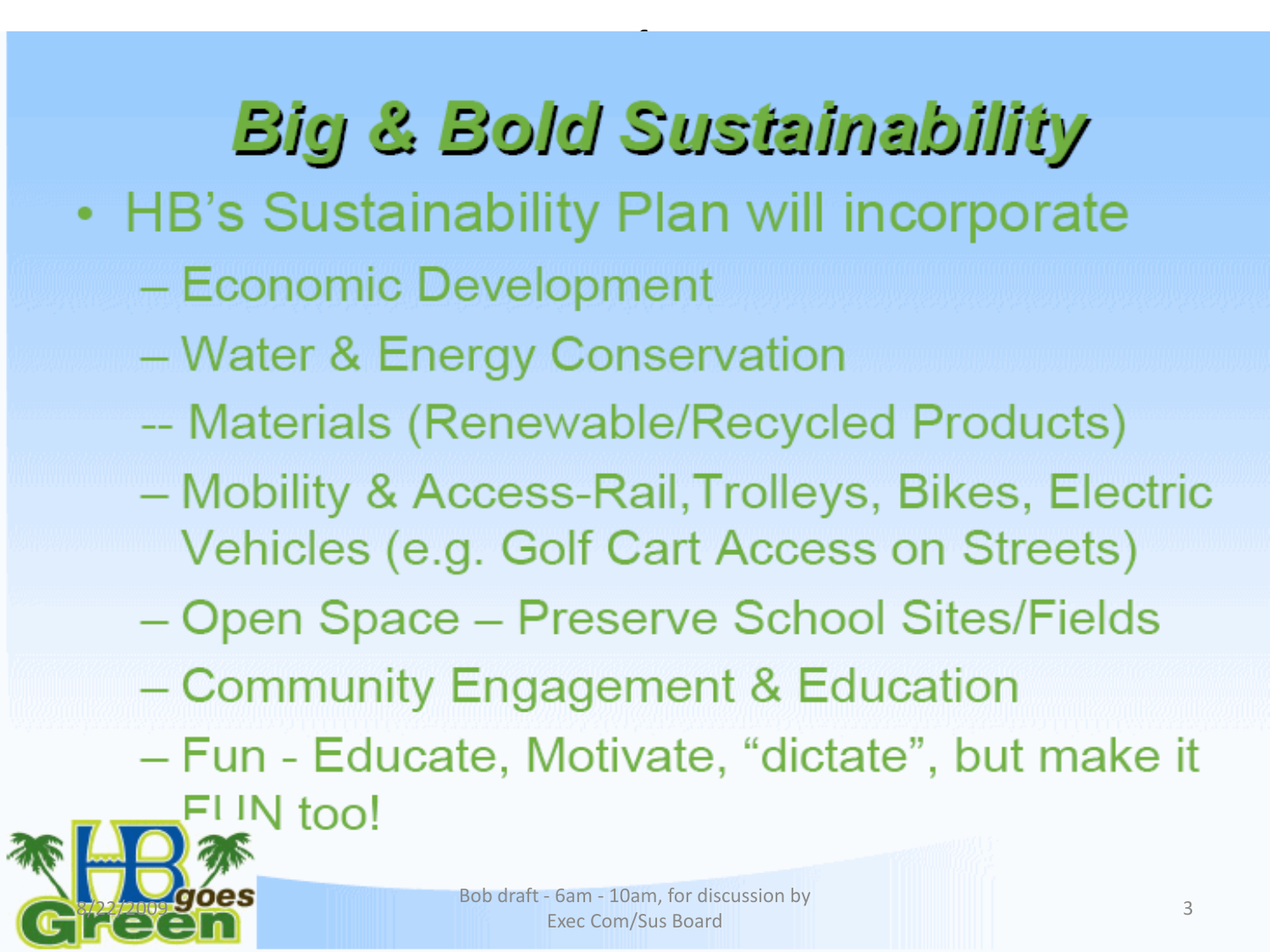# Environmental Board Charter What is new?

• "sustainability challenges and opportunities to enhance the overall sustainability: Economic, Ecological, and Social environments of Huntington Beach"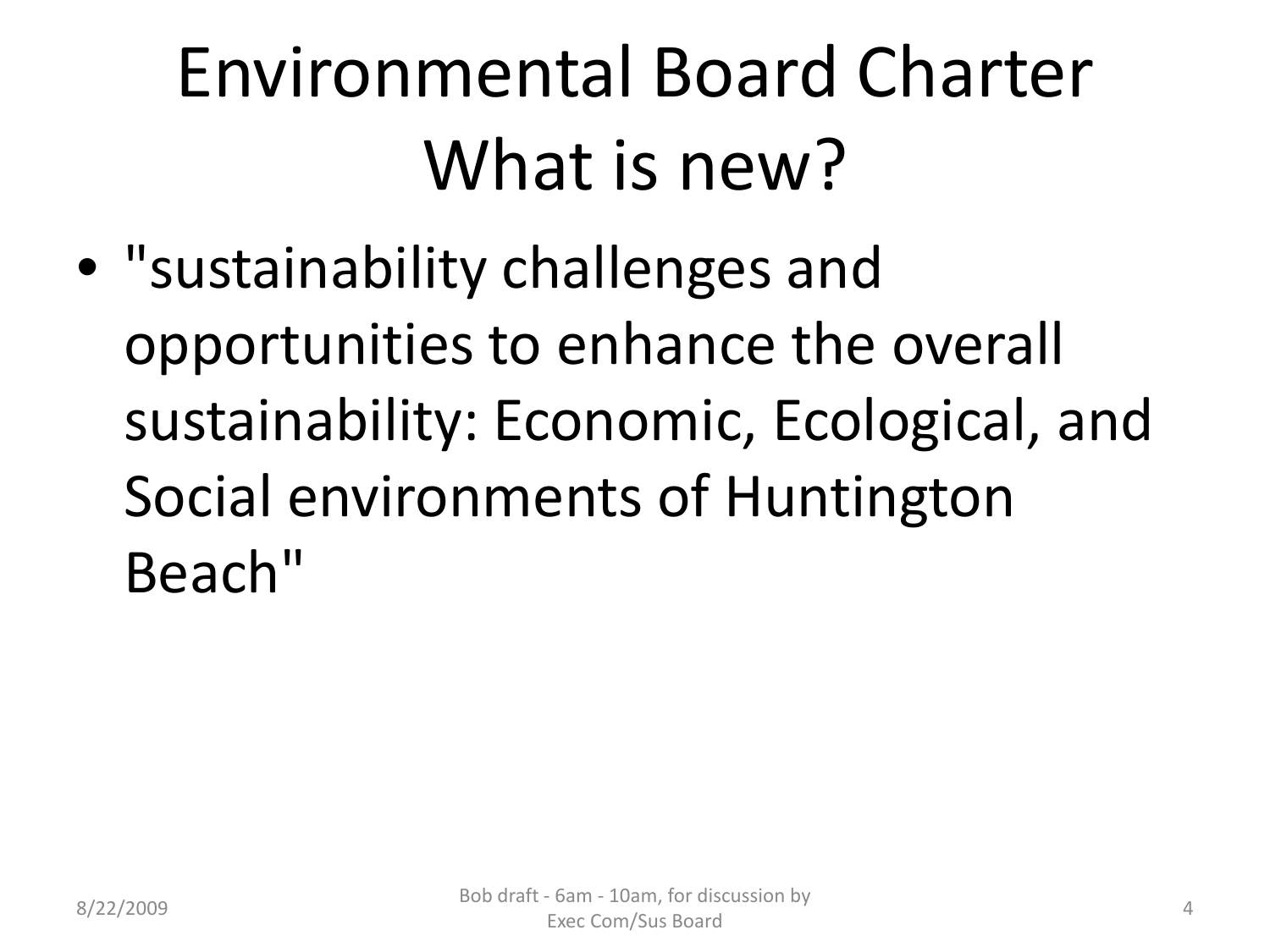#### Dictionary Look up

#### **Environmental**

- Main Entry: **en·vi·ron·ment**
- Pronunciation:  $\infty$ <sup>-'</sup> vī-rə(n)-<br>mənt, -<sup>'</sup> vī(-ə)r(n)-
- Function: *noun*
- Date: 1827
- **1 :** the circumstances, objects, or conditions by which one is surrounded

**2 a :** the complex of physical, chemical, and biotic factors (as climate, soil, and living things) that act upon an organism or an ecological community and ultimately determine its form and survival **b :** the aggregate of social and cultural conditions that influence the life of an individual or community

**3 :** the position or characteristic position of a linguistic element in

• Function: *adjective* Date: circa 1727

**Sustainability**

• Main Entry: **sus·tain·able**

• **1 :** capable of being **[sustained](http://www.merriam-webster.com/dictionary/sustained) 2 a :** of, relating to, or being a method of harvesting or using a resource so that the resource is not depleted or permanently damaged <*sustainable* techniques> <*sustainable* agriculture> **b :** of or relating to a lifestyle involving the use of sustainable methods <*sustainable* society>

• Pronunciation: \sə-ˈ stā-nə-bəl\

- — **sus·tain·abil·i·ty** \-<sup>ˌ</sup> stā-nə-ˈbi <sup>l</sup>ə-tē\ *noun*
- — **sus·tain·ably** \-ˈ stā-nə-blē\ *adverb*

- 8/22 @ Gequence
	- **4 :** a computer interface

Bob draft - 6am - 10am, for discussion by  $\overline{5}$ Exec Com/Sus Board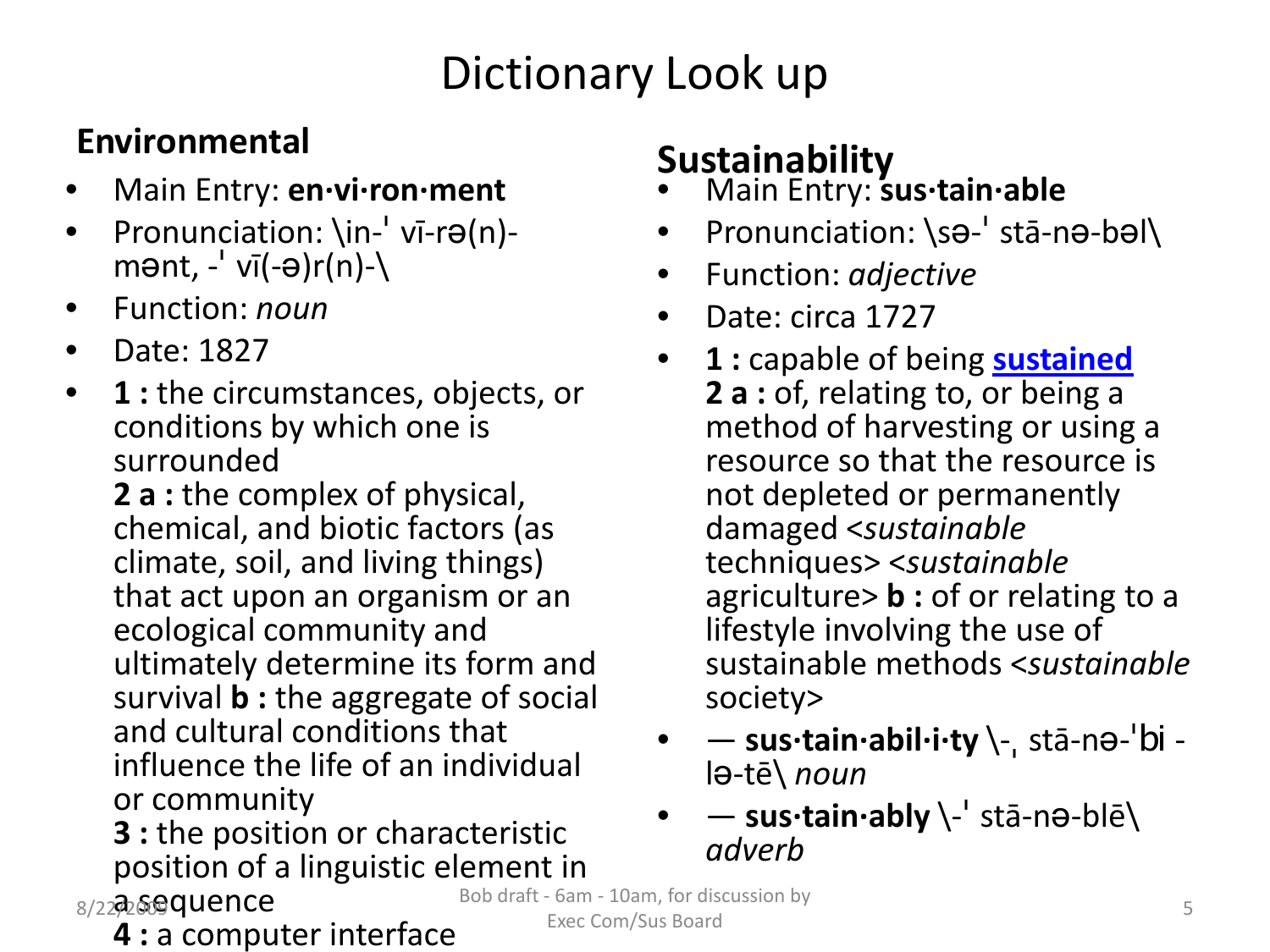#### Why change? Context! DRAFT #4

- 1970's to  $2010's = 40$  years of Lessons Learned by all parties about qualitative and quantitative meaning of Quality of Life in Cities; Yesterday's EIR questions are just not sufficient for today's world!!!
- Today we need to:
	- Be Proactive;
	- Build on recent Seminal thinking business friendly - Natural Capitalism, Cradle to Cradle, Wal-mart;
	- Be aware that Grants from CA and Feds are sustainability focused not environmental focused.
	- Build upon the City's Sustainability Program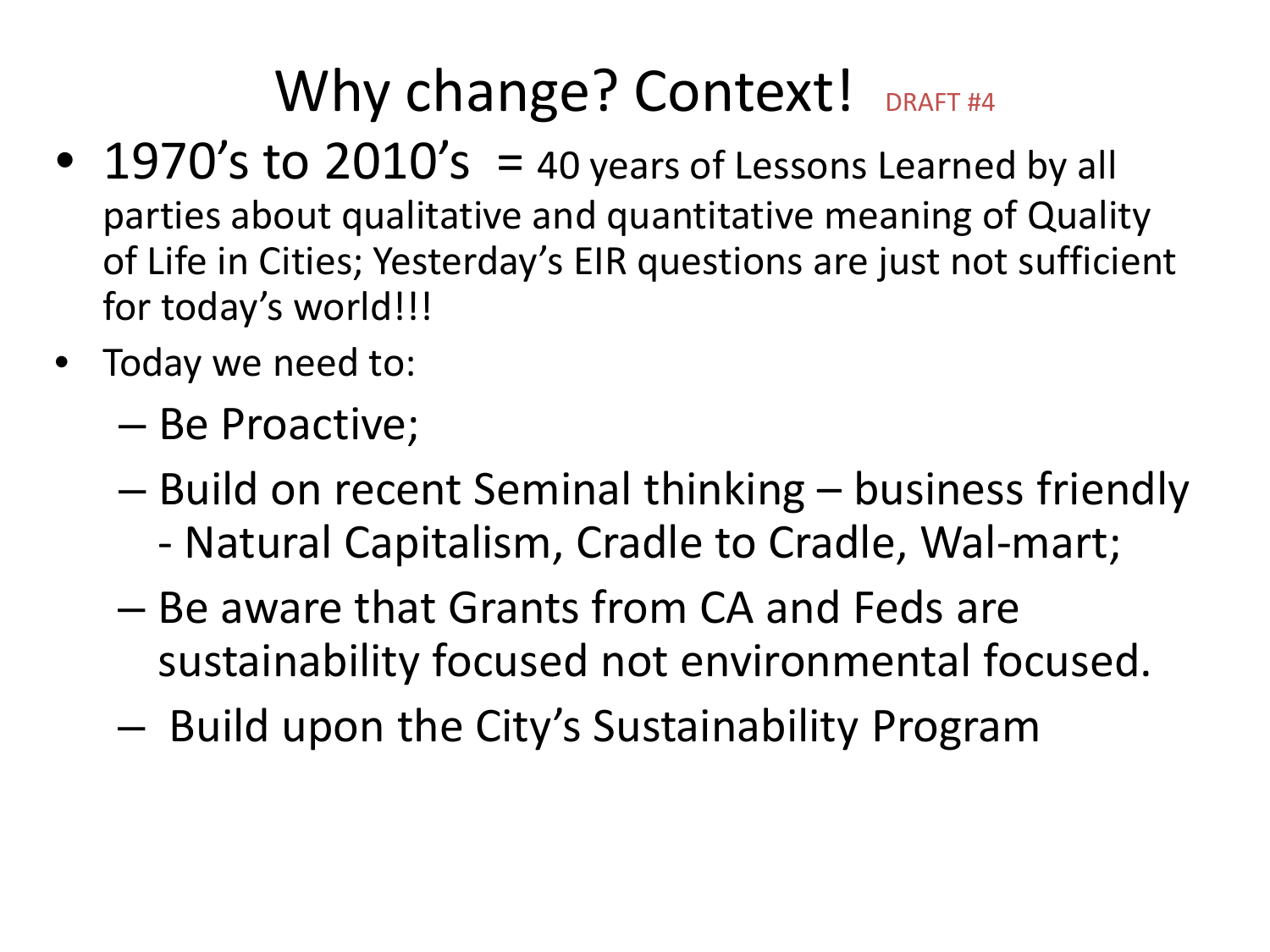# Board Response to City Council

- Given our general mission and opportunities to interpret implementation, which name now best communicates to ourselves and others what we are about…
	- Environmental Board (EB) **Past**
	- Environmental Sustainability Board (ESB) **Transition**
	- Sustainability Board (SB) **Future**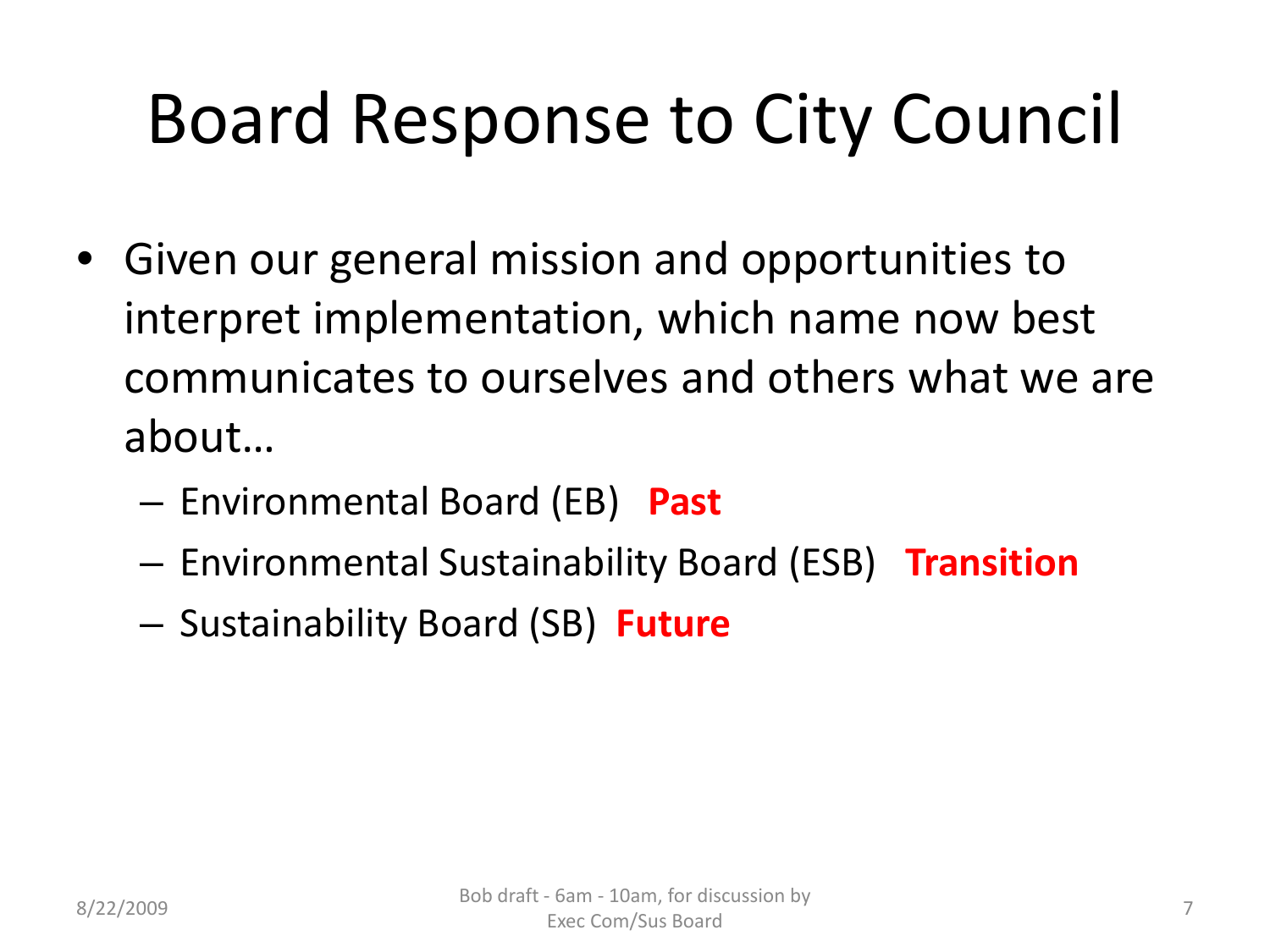# What the Board will do

- Review EIR's and Neg Dec's with staff to promote sustainability
- Assist in programs to reduce energy consumption and develop sustainable energy
- Support City's evolving Sustainability Program with external scanning, educational and advisory projects driven by each ad hoc committee
- Deliver an Annual Sustainability Report to the City Council on plans and results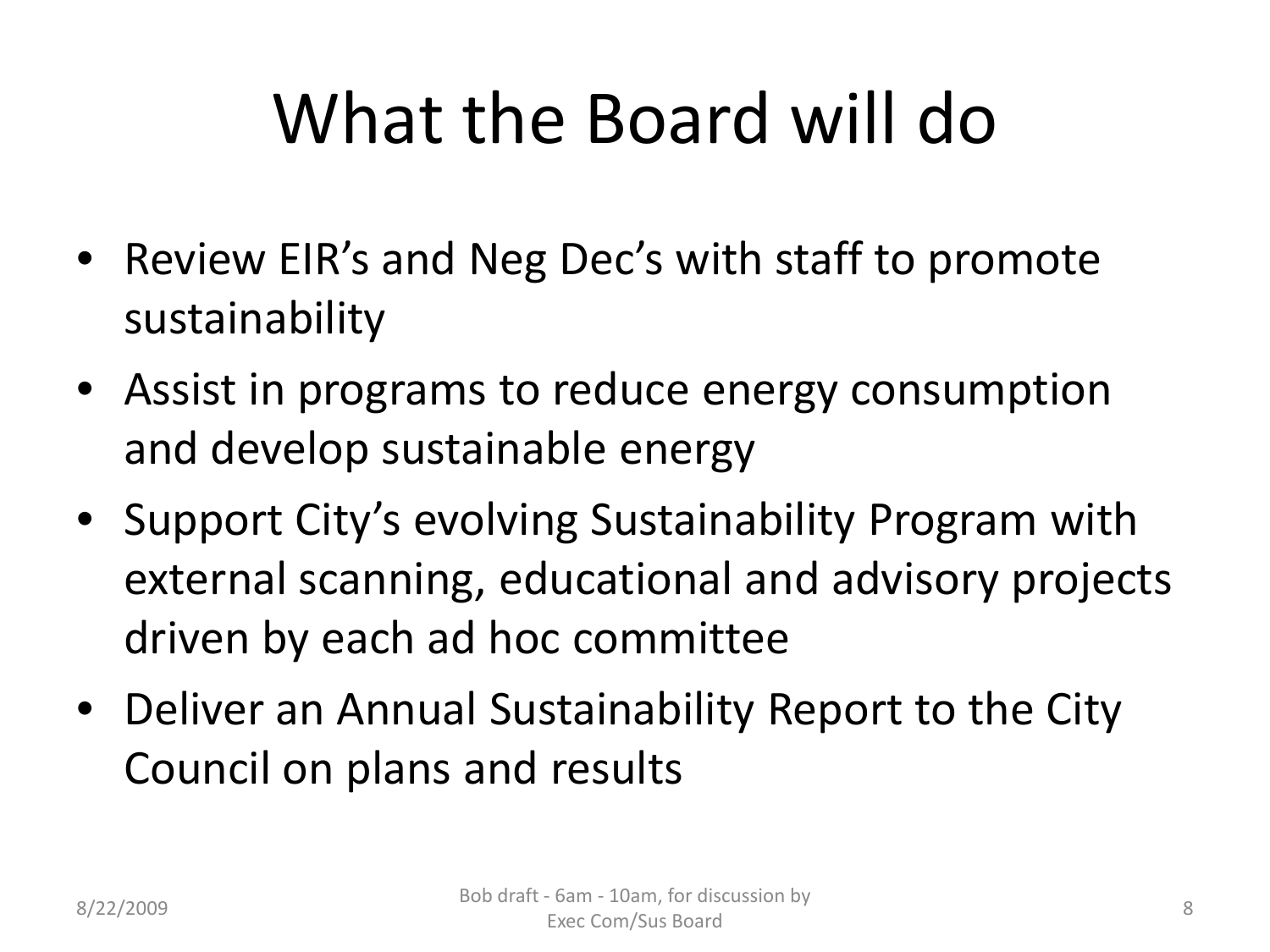# What the Board will do

- Context of 2009-2020 Problems that drive our attention today (Stay aware, any action limited to intelligent responses)
	- Federal and State adaptations beyond 1970 legislated programs,
	- Private sector adaptations and advanced thinking by academia, think tanks (environmental , economic, and technical)
	- Available Standards applicable to parts of perceived crises: Water, Energy, Carbon, Food, Health (H1N1), etc.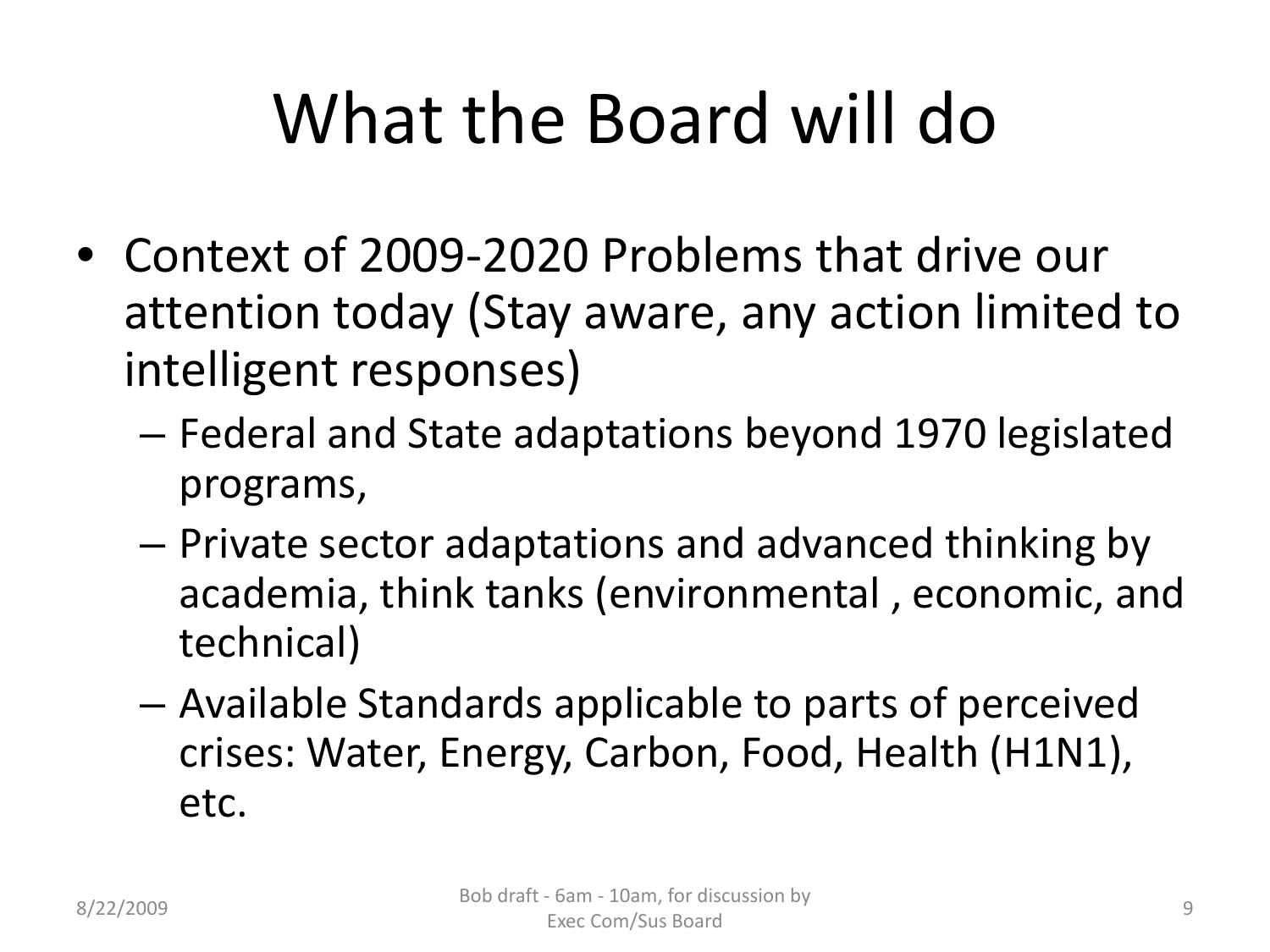# Executive Committee Recommendation/Motion

- Motion to: Change the name to Environmental Sustainability Board, Staffed by Energy Manager with on call staff support from Planning and other departments;
- Motion to: Approve the Charter and authorize the Executive Board to inform Council of our Annual Report planning and assessment process;
- Motion to: Request the Executive Committee to draft new bylaws which recognize the new mission statement;